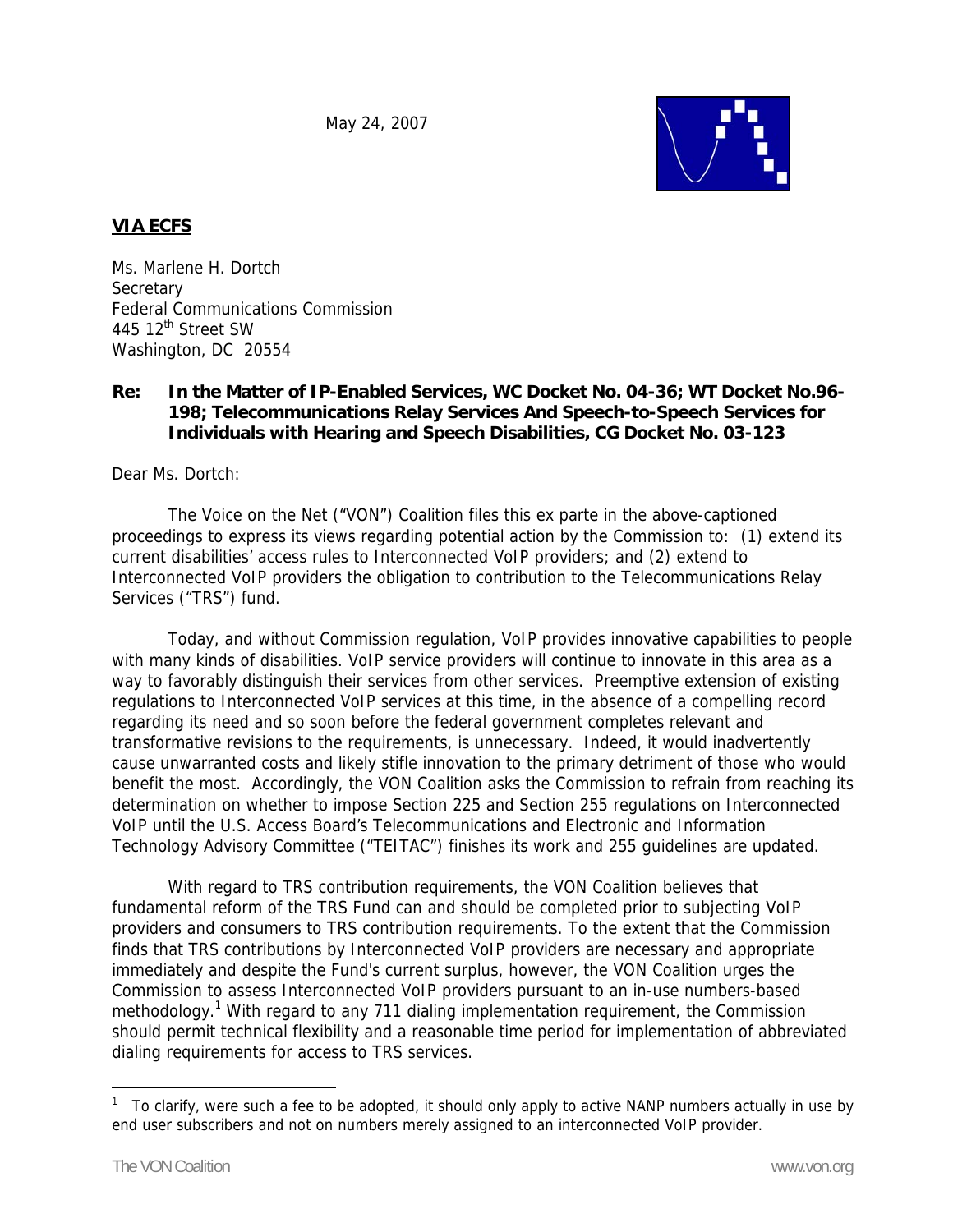With regard to any potential accessibility requirements and any potential TRS requirements, the Commission should provide an equitable and reasonable timeframe for compliance and implementation by Interconnected VoIP providers.

# **EXTENSION OF ACCESSIBILITY RULES TO INTERCONNECTED VOIP**

#### **Section 255 Requirements**

Pursuant to Section 255 of the Communications Act of 1934, as amended, ("Act") the Commission has adopted rules that require telecommunications equipment manufacturers and service providers to make their products and services accessible to people with disabilities, if such access is "readily achievable."  $2$  The "readily achievable" obligation imposed by section 255 is both prospective and continuing. The Commission put limits around the costs, feasibility, and timing of what is considered to be "readily achievable."<sup>3</sup> Where such access is not readily achievable, manufacturers and service providers must make their devices and services compatible with peripheral devices and specialized customer premises equipment that are commonly used by people with disabilities, if such compatibility is readily achievable. In its initial rules implementing Section 255, the Commission provided significant flexibility to providers and equipment manufacturers. The Commission determined that it would "not identify specific features" required "because it necessarily varies given the individual circumstances. Manufacturers and service providers must make their own determinations based on the factors in the readily achievable definition."4

As the Commission recognized in its original Section 255 Order, the "readily achievable" standard may vary depending on a variety of circumstances, including: (1) the ease of modifying services and equipment; and (2) cost – taking into account the size and economic resources of the covered entity, technical feasibility, and timing of necessary action. As it moves forward in the above-captioned proceedings, the Commission should incorporate similar standards and flexibility in implementing Section 255 as it applies to Interconnected VoIP providers.

 $2$  47 U.S.C. § 255. The Commission's implementing rules are found at 47 C.F.R. Part 64, Subsection F. Manufacturers and service providers are not required to incorporate accessibility features that are technically infeasible, subject to several limitations. In some instances, "technical infeasibility" may result from legal or regulatory constraints. "Technical infeasibility" encompasses not only a product's technological limitations, but also its physical limitations.

<sup>&</sup>lt;sup>3</sup> See Disabilities Access Order | 56 ("In determining whether an action is 'readily achievable,' one consideration is the "cost" of the action." "'Costs/ means incremental costs to design, develop or fabricate accessible products or services.").

 $4$  Implementation of Sections 255 and 251(a)(2) of the Communications Act of 1934, as Enacted by the Telecommunications Act of 1996 Access to Telecommunications Service, Telecommunications Equipment and Customer Premises Equipment by Persons with Disabilities, Report and Order and Notice of Proposed Rulemaking, 16 FCC Rcd 6417, ¶ 51 (1999) ("Disabilities Access Order").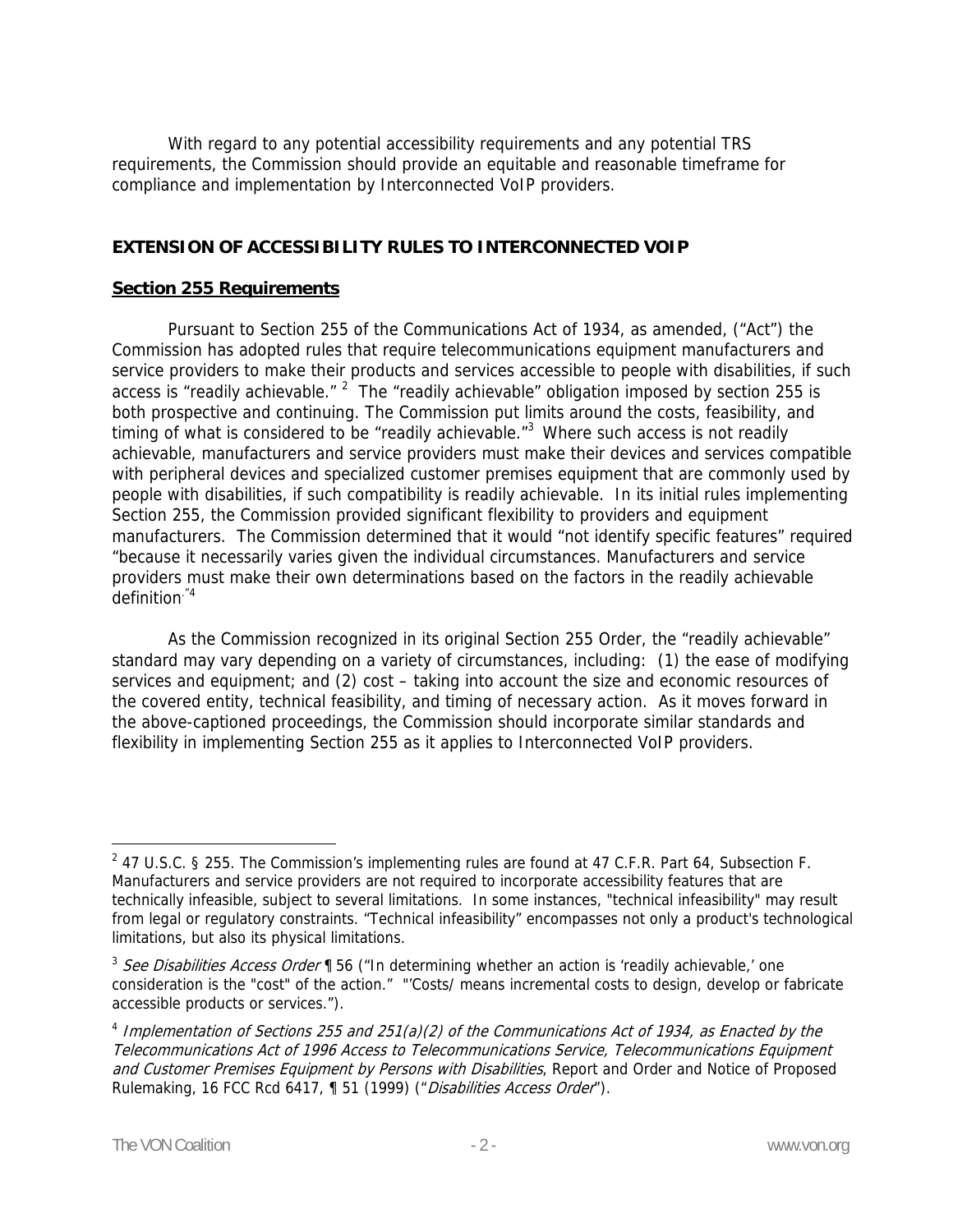#### **The Tradition of VoIP Leadership in Disability Access Issues**

VoIP providers have a strong history of being proactive with regard to disability access issues. They have sought to be leaders in proactively addressing disability access issues as a forethought, and not an afterthought. For instance, in July 1999, the VON Coalition announced the industry's voluntary commitment to make voice applications as accessible as readily achievable and to consider the user requirements of people with disabilities when developing new products and services.<sup>5</sup> In December 1999, the VON Coalition helped organize a day-long VoIP disability forum at the Commission, which included participation by the Alexander Graham Bell Association, the American Federation for the Blind, the Consumer Action Network, Gallaudet University, Self Help for Hard of Hearing People, and Telecommunications for the Deaf, Inc.<sup>6</sup> Such commitments and efforts have helped ensure that disability access issues are not treated as an afterthought by VoIP providers. The Commission also played a role in facilitating voluntary industry efforts to afford persons with disabilities access to VoIP services by holding a "Solutions Summit" in May 2004. $7$ 

Given the dynamic and competitive market, VoIP providers have voluntarily developed technologies that often go far beyond what is being offered by companies subject to Section 255. Indeed, when the Commission first considered applying Section 255 rules to all information services, including, as requested by some commenters, "Internet telephony" services, it declined to interfere with such innovation, and instead allowed the market to continue innovating and driving accessibility technologies.<sup>8</sup> The success is evident.

# **The Benefits of VoIP Innovations for the Disabled**

The Commission's definition of "Interconnected VoIP" services covers a broad range of products and services. This diversity has already yielded a rich field of robust products and services available to all Americans, including those with a wide range of disabilities. These capabilities often go beyond what is being offered by legacy telephone companies currently subject to the Commission's disability rules. VoIP technology has the potential to radically improve communications for the 54 million Americans with disabilities. For example, VoIP can integrate phone, voice mail, audio-conferencing, e-mail, instant messaging, web-sites and desktop applications into one secure, seamless network. Workers, including those with disabilities, can use their PC, laptop, or handheld as a VoIP phone from virtually anywhere, with the same

<sup>&</sup>lt;sup>5</sup> Letter from Bruce D. Jacobs, Counsel to the VON Coalition, to Magalie R. Salas, (July 7, 1999).

<sup>&</sup>lt;sup>6</sup> See Comments of the VON Coalition, WT Docket No. 96-198, (Jan. 13, 2000)

<sup>&</sup>lt;sup>7</sup> See http://hraunfoss.fcc.gov/edocs\_public/attachmatch/DOC-244851A1.doc.

<sup>&</sup>lt;sup>8</sup> In its *Disabilities Access Order*, the Commission opted to extend Section 255 obligations to only two forms of information services, voice mail and interactive menus, which it found were "critical to making telecommunications accessible and usable by people with disabilities." Several commenters in the proceeding shared the position that Section 255 should also be applied to what they referred to as "Internet telephony." These commenters did not suggest that IP telephony services were causing problems for disabled consumers but rather, expressed the desire for disability access to be incorporated into developing technologies and services. The Commission declined these requests, explaining that "[u]nlike voicemail and interactive menus, other information services discussed by commenters do not have the potential to render telecommunications services themselves inaccessible. Therefore, we decline to exercise our ancillary jurisdiction over those additional services." Disabilities Access Order [ 78.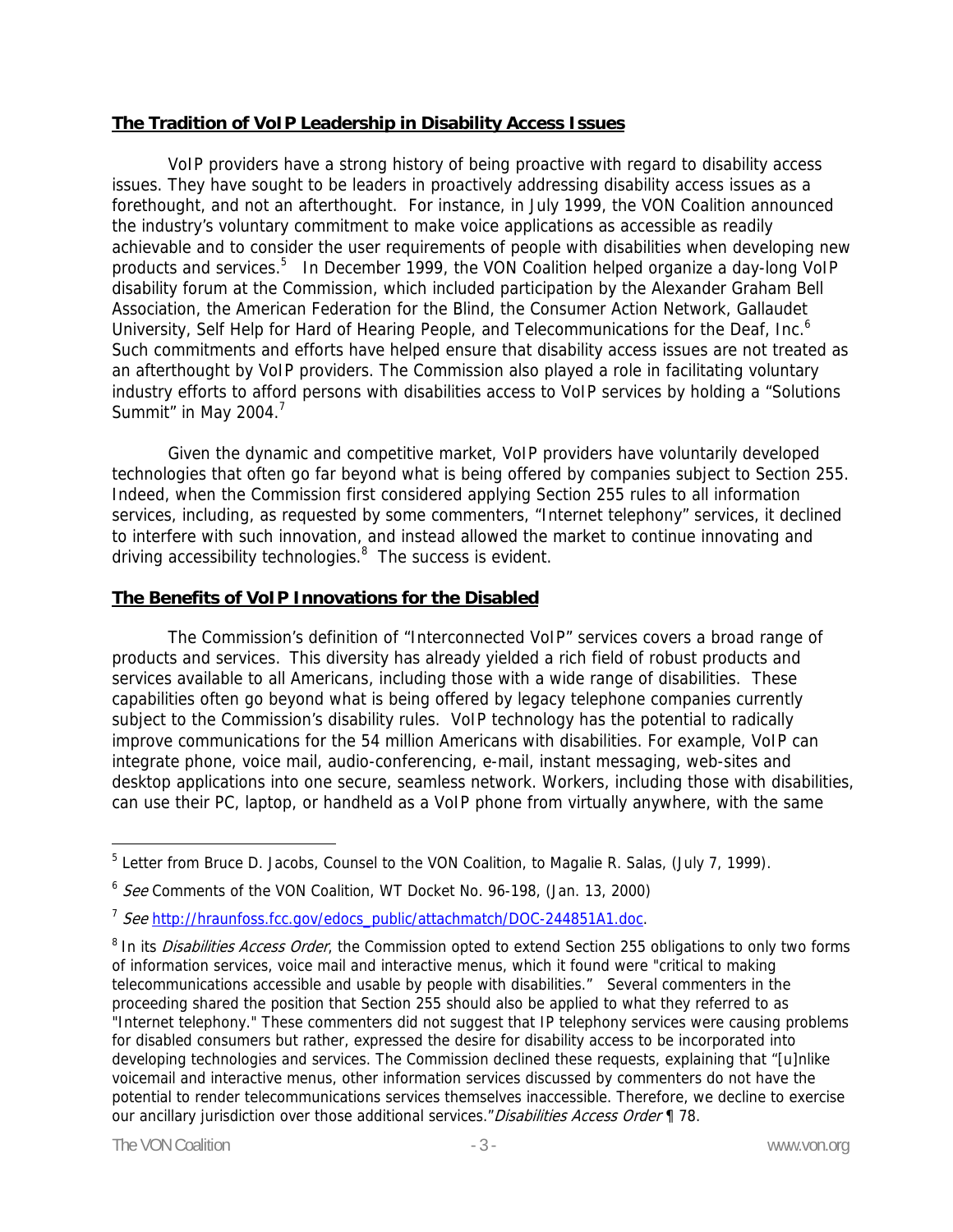phone number. This provides those with disabilities who telecommute or whose mobility is impaired seamless availability.

VoIP can converge voice, video, and data to facilitate accessibility more than in any technology before it. Many deaf or hearing-impaired Americans rave that video phones – which enable communications by phone in sign language – are one of the greatest access tools ever invented, giving the deaf and hearing impaired community the ability to communicate independently, comfortably, and accurately in their native language for the first time.<sup>9</sup>

Those with disabilities in the workforce also benefit from VoIP technologies. VoIP is one of the most economical technologies available that can help people with disabilities improve job performance. With almost no incremental cost involved in utilizing an installed VoIP system, employers can easily provide this "reasonable accommodation" under the Americans with Disabilities Act ("ADA") to their existing or potential disabled employees. Given the high unemployment rates for people with disabilities (well above 50%), VoIP helps provide the opportunity for many of those willing and able to work, but confronted by inaccessible workplace technology, to do so. The benefits of such empowerment also extend to reducing public support costs, increasing public revenue via income taxes, and reducing the personal expenses of those with disabilities and their families.

# **The Harms of Regulating VoIP Innovations for the Disabled**

The Commission's current market-based approach to disability access for VoIP is working. The Commission can achieve important disability access goals without the application of new mandates that serve as a ceiling rather than a floor. The Commission should not inadvertently undermine the momentum of innovation by VoIP providers that is breaking down existing accessibility barriers and preventing future ones. Requiring Interconnected VoIP products and services to be equally beneficial to all people may very well have the unintended effect of reducing, rather than expanding, the diversity of products and services available to people with disabilities. As the Commission considers the application of Section 225 and Section 255 obligations to Interconnected VoIP providers, the VON Coalition urges it to be mindful that VoIP services and technologies have a critical role to play in helping people with disabilities communicate in new and improved ways. The Commission should take special care to ensure that any new Section 225/255 rules permit covered entities to continue the rapid pace of innovation without discouraging or impairing the development of improved technologies. This requires the Commission to recognize, for example, that a product with features that might be significantly beneficial for an individual with impaired vision may not always offer a similar level of benefits for the hearing impaired. To require every product and service to serve equally consumers with every type of disability could limit certain forms of accessibility and would be detrimental to all consumers.

The Commission should also be aware of the potential negative economic implications disabilities access regulation could have on disabled consumers of VoIP products and services. Unfortunately, too many Americans with disabilities live in poverty. Working-age Americans with disabilities are more than twice as likely to live in poverty than other Americans, and only half as

 $\overline{a}$  $9$  See, e.g., http://www.sfgate.com/cgi-bin/article.cgi?f=/c/a/2003/10/06/BUGUO24GQC1.DTL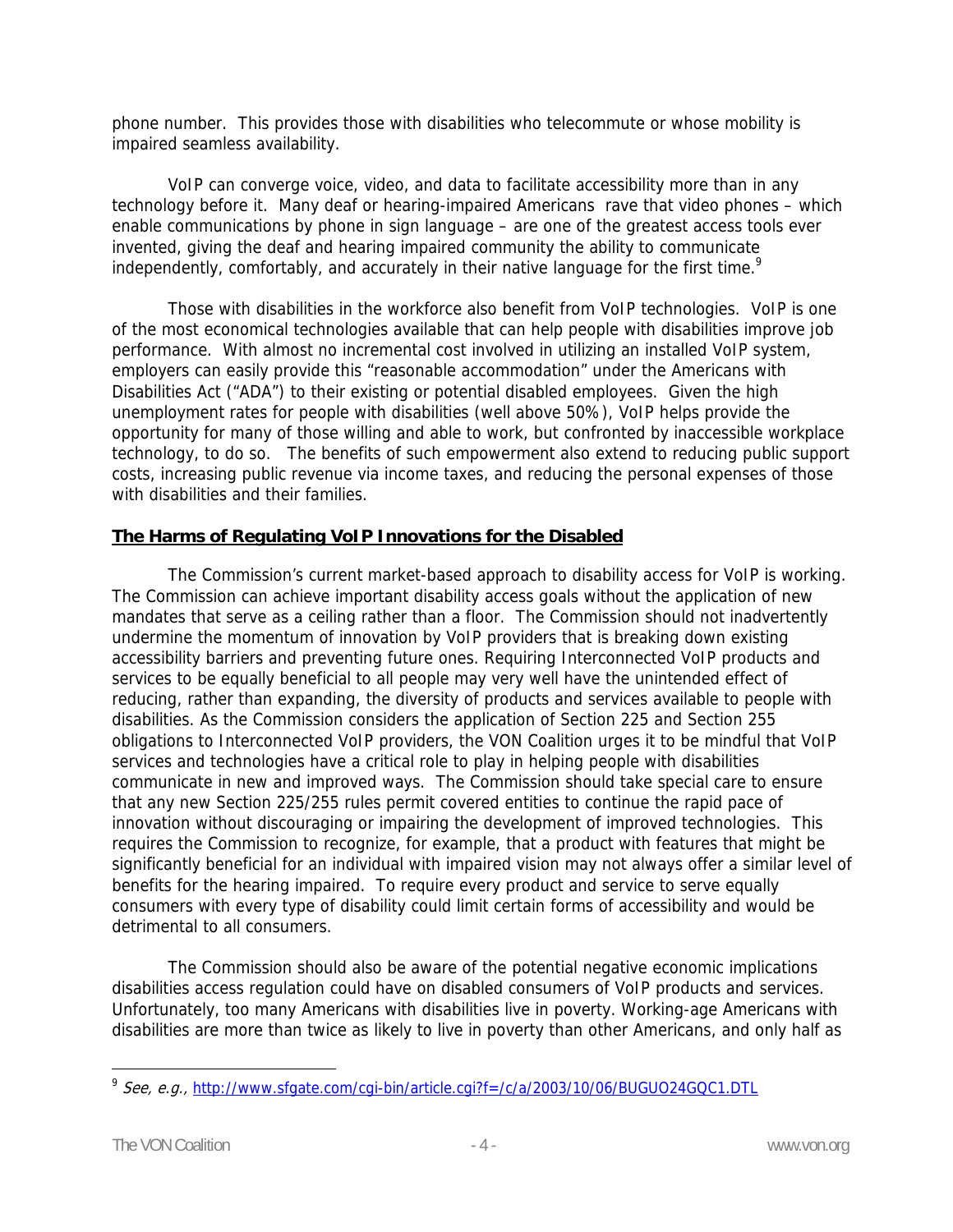likely to be employed.<sup>10</sup> Even though Interconnected VoIP providers are often cutting phone bills in half for their consumers (and thus have been found to be especially popular with lower income households),<sup>11</sup> even a small increase in costs can have a large impact on accessibility.

## **VON Coalition Recommendations**

If the Commission decides to move forward with its consideration of extending disabilities access requirements to Interconnected VoIP services, however, the VON Coalition respectfully makes the following recommendations:

## **1. The Commission should only seek to address identified problems.**

Because Interconnected VoIP services can often be provided over an array of different devices, care should be taken to only apply disabilities access rules in circumstances where there is a demonstrated problem and where such requirements would be essential to making services accessible. Accordingly, the Commission should not apply accessibility obligations to Interconnected VoIP providers without first updating the record and conducting a meaningful analysis of the impact of any new regulations on innovation.<sup>12</sup>

 Today, the record evidence in this proceeding is insufficient to justify across-the-board application of all of the Commission's Part 64, Subpart F rules on Interconnected VoIP providers. Although the Commission's IP-Enabled Services rulemaking sought comment on the reasonableness of applying TRS rules to VoIP, the record in that proceeding was compiled over three years ago and only reflects technologies available at the time. The Commission has not examined the technical feasibility, cost, and benefits of applying the various mandatory minimum accessibility standards to services such as combined voice, video, and text. The VON Coalition recommends that the Commission refresh the record in this proceeding to examine the specific implications of imposing the Part 64 requirements on currently available IP services. In the meantime, the VON Coalition renews its voluntary commitment to making Interconnected VoIP services as accessible as readily achievable and to consider the user requirements of people with disabilities in the development of new products and services.

 Given the tremendous pace of innovation and the promise that VoIP holds for people with disabilities, the Commission should not hamper the market by attempting to impose ill-fitting requirements on Interconnected VoIP products and services. Applying new obligations that are not essential to making services accessible could discourage or impair the development of additional forms of communications critical to people with disabilities. For such services, the

<sup>&</sup>lt;sup>10</sup> See People with Disabilities Are Forced Into a Poverty Trap, *available at* http://www.newswise.com/articles/view/514171/.

<sup>&</sup>lt;sup>11</sup> The American Consumer Institute, Consumer Pulse Survey (Jan. 2006) shows that the lowest income users were most likely to have made a VoIP call form their home: 22% have made a call from their home for those earning less than \$25,000 a year; 5% for \$25,000 to \$49,000; 10% for \$50,000 to \$74,000; and 12% for those earning above \$75,000 per year.

 $12$  Such analysis should include consideration of whether extending accessibility requirements to Interconnected VoIP is consistent with Sections 225(d)(2) and 706 (codified at 47 U.S.C. 157 nt) of the Act in terms of facilitating and fostering new technologies.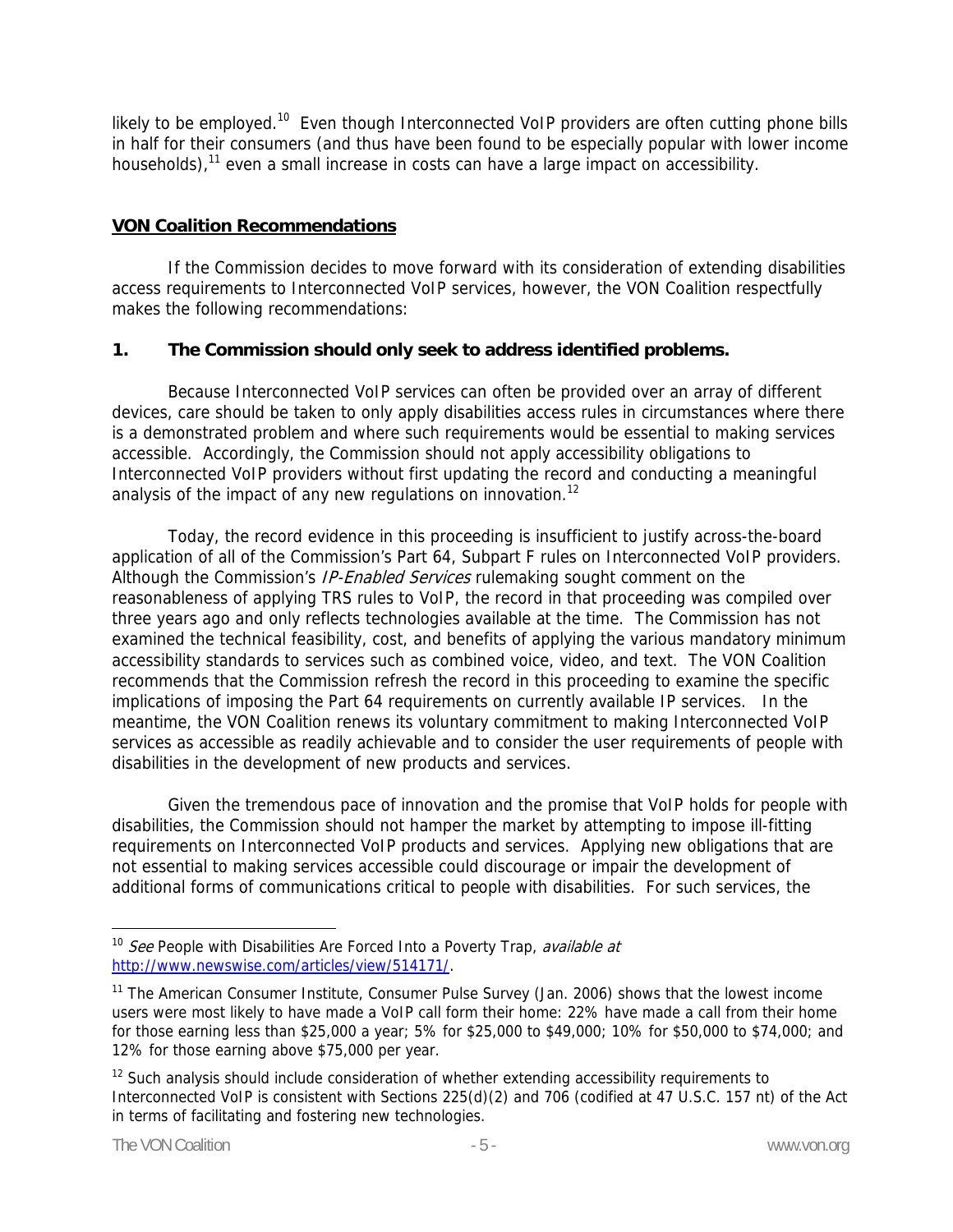harm caused by broadly extending title II regulation to the Internet, software applications, and computers far outweighs the incremental gains for persons with disabilities. In fact, the impressive features and applications that the Internet and computer industry have already made in both standards-setting and the marketplace to achieve goals such as "total conversation," which enables all consumers, including those with various disabilities, to take advantage of the features that are most beneficial, whether IP voice, video, text, or any combination of the three, would likely be slowed or even halted by an overly broad application of regulation.

## **2. Any rules should only apply to Interconnected VoIP services replacing POTS.**

The Commission should limit applicability of any new disabilities access rules to Interconnected VoIP services that customers use as substitutes for their existing telephone service. More specifically, rules should be limited to services that enable users to make and receive phone calls to and from the PSTN and that are sold and marketed as substitutes for traditional phone services. Where there is a bundled offering, Section 255 obligations should apply only to the Interconnected VoIP service portion of the offering (or other portions of the bundle that are clearly telecommunications services already subject to Section 255 obligations).<sup>13</sup>

Drawing such a "bright line" is consistent with the Commission's original order applying Section 255, which, while extending obligations to certain information services, specifically declined to cover all information services. The Commission made a reasoned decision based on whether services were "essential to making telecommunications services accessible." The Commission declined to extend the requirements beyond voicemail and interactive menus, finding that "other information services . . . do not have the potential to render telecommunications services themselves inaccessible." Of importance during the original implementation and even more critical today is the fact that "many of these other services are alternatives to telecommunications services, but not essential to their effective use. For example, e-mail, electronic information services, and web pages are alternative ways to receive information which can also be received over the phone using telecommunications services. $14$ 

#### **3. Any rules should only apply to devices meant primarily for Interconnected VoIP.**

Extreme care should be taken to ensure that any rules adopted in this regard clearly extend only to devices whose primary purpose is to provide Interconnected VoIP service. The Commission should not impose disability access requirements on all devices capable of supporting Interconnected VoIP services. Such regulation would be both unnecessary and unwise. The Commission currently does not apply its existing accessibility rules to general purpose devices such as personal computers whose primary purpose is not to provide telephone service or a service that substitutes for telephone service.

Imposing accessibility requirements on all devices capable of being used for VoIP would impose significant costs on manufacturers and consumers, and it would vastly expand the scope

 $13$  For example, Section 255 obligations should not apply to peer-to peer VoIP, e-mail, or instant messaging features of an Interconnected VoIP service provider's offerings.

<sup>&</sup>lt;sup>14</sup> See Disabilities Access Order ¶ 107.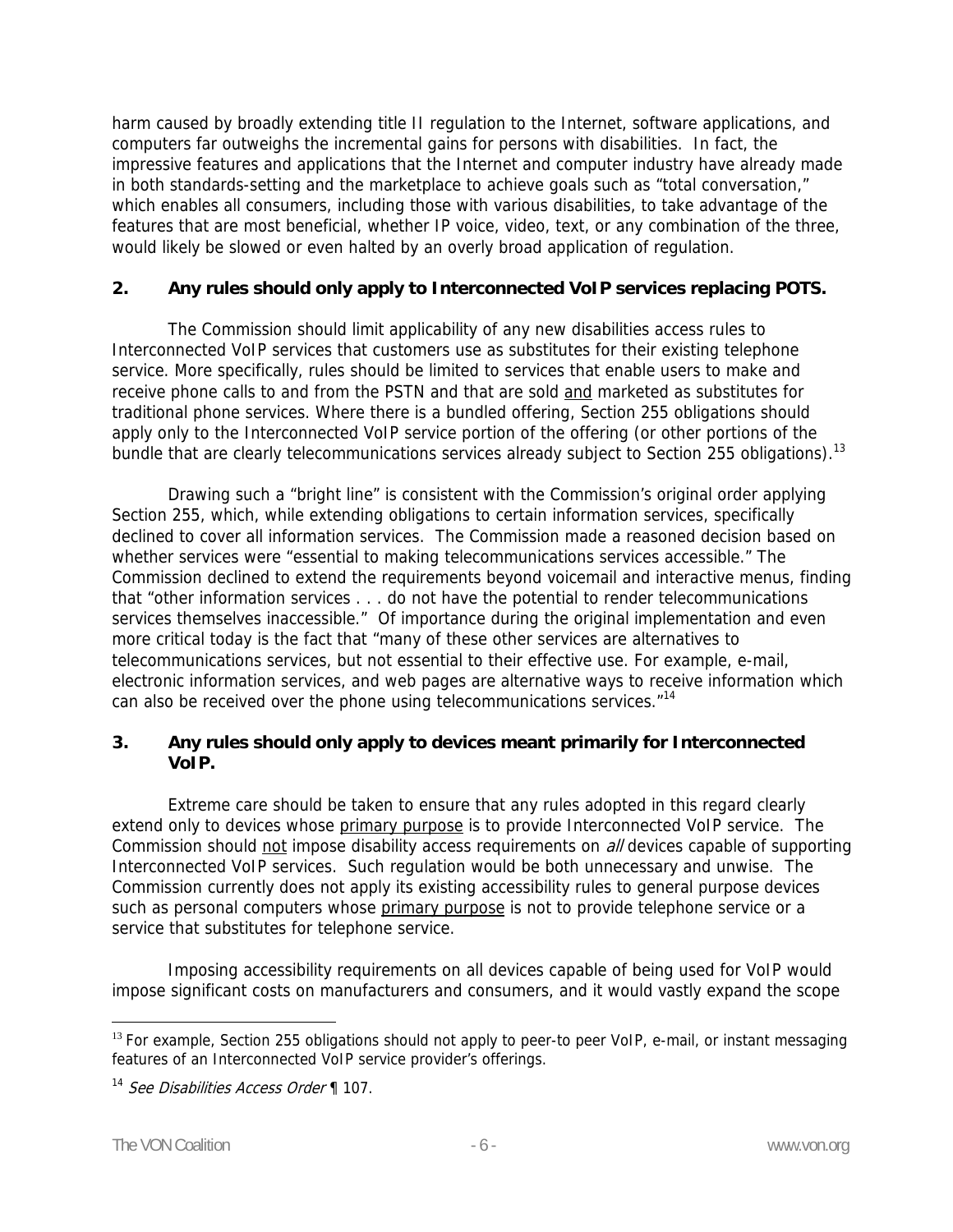of the Commission's disabilities mandates to companies' products that may not have been intended as phone substitute devices. It would also potentially stifle the development of many new general purpose IP-based devices whose primary function is not VoIP communication. Alternatively, many general purpose IP-based devices may be designed so that they cannot be used for VoIP under any circumstances -- limiting the connectivity available to consumers. Moreover, any such regulation may well have an adverse impact on disability access by freezing the development of software and other technology that will allow even greater access for the disabled in the future.

Modern IP devices have an extremely successful record of employing technology that enables access for all individuals, including computer-synthesized voice narration and displays with easy to read formatting. Indeed, with respect to VoIP services, industry is already moving forward with IP-enabled software programs that are interoperable with TTYs/TDDs. There is simply no need for the Commission to regulate such general purpose devices given industry's substantial track record and ongoing strides in serving persons with disabilities.

## **4. Any rules extending disabilities access requirements to Interconnected VoIP should reflect modern technologies.**

The Commission should ensure that any efforts to extend disabilities access requirements to Interconnected VoIP are coordinated with the ongoing U.S. Access Board efforts to update Section 255 for the information age. As the Commission is aware, the U.S. Access Board has convened the TEITAC, a federal advisory committee providing recommendations for updates of accessibility standards and guidelines issued under Section 255 of the Act and Section 508 of the Rehabilitation Act.<sup>15</sup> TEITAC is addressing issues such as standards review and product design, and the extent to which federal agencies are ensuring that electronic and information technology is accessible to people with disabilities.

There is a significant likelihood that any application of Section 255 and 225 obligations to Interconnected VoIP providers at this time by the Commission will overlap and conflict with the conclusions reached in the TEITAC review process. The VON Coalition, accordingly, urges the Commission to coordinate with the U.S. Access Board and the TEITAC. A rush by the Commission to adopt requirements on the private sector that are inconsistent with requirements for the Federal Government could lead to delays in the introduction of new products and services that would be beneficial to people with disabilities.

Furthermore, application of the Commission's existing rules, which were designed for a different era in communications, and which do not address the unique issues surrounding broadband and computer-enabled communication, could easily stifle some of the very applications and services that are currently deemed priceless by many in the disabled community. To ensure that the pace of innovation and therefore the availability of accessible communications tools are not hindered, the Commission should not reflexively adopt a set of rules ill-suited for the IP world. Instead, it should remain on the same path established in its Notice of Inquiry regarding Section 255. Specifically, the Commission stated:

<sup>&</sup>lt;sup>15</sup> See 36 C.F.R. § 1194.4 (The definition of electronic and information technology under Section 508 includes: computers, hardware, software, web pages, facsimile machines, copiers, telephones and other equipment used for transmitting, receiving, using or storing information.)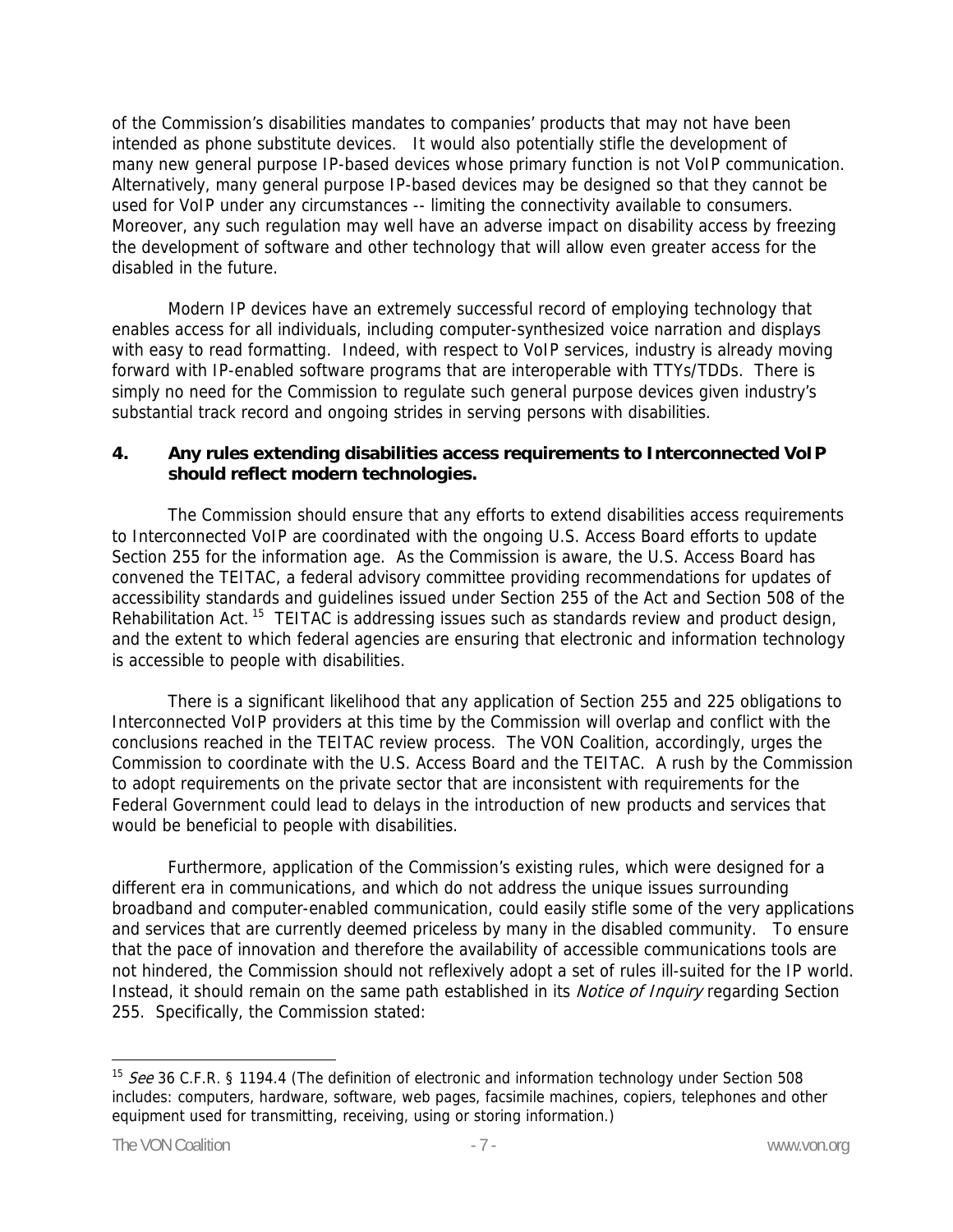Our goal is to take full advantage of the promise of new technology, not only to ensure that advancements do not leave people with disabilities behind, but also to harness the power of innovation to break down the accessibility barriers we face today and prevent their emergence tomorrow.<sup>16</sup>

## **IMPOSITION OF TRS REQUIREMENTS ON INTERCONNECTED VOIP**

#### **Section 225 Requirements**

TRS, created by the ADA and codified as Section 225 of the Act, as amended, enables an individual with a hearing or speech disability to communicate by telephone or other device through the telephone system with a person without such a disability.<sup>17</sup> Also created was a TRS Fund, which compensates providers of eligible interstate TRS services, and other TRS services not compensated by the states, for their reasonable costs of providing service.

In 1991, the Commission adopted rules implementing Section 225 to ensure that TRS is available to the extent possible and in the most efficient manner, to persons with hearing or speech disabilities.<sup>18</sup> Covered providers were given two years to deploy required TRS capabilities, thus ensuring a uniform, nationwide system. Since then, the Commission has adopted multiple orders improving on the original rules, all the while recognizing that technology continues to evolve and "new forms of TRS. . . offer consumers access to the nation's telephone system in different ways depending on the nature of a consumer's disability and their communications preferences."<sup>19</sup> The new services added to the original TRS requirements, such as video relay services ("VRS"), IP relay services, and IP-captioned telephone service ("IP CTS"), have brought our nation closer to the goal of providing deaf and hard of hearing persons functionally equivalent access to the nation's communications systems. Such deployments of transformative IP-enabled technologies have not been easy.<sup>20</sup>

<sup>&</sup>lt;sup>16</sup>See Implementation of Sections 255 and 251(a)(2) of the Communications Act of 1934, as Enacted by the Telecommunications Act of 1996 Access to Telecommunications Service, Telecommunications Equipment and Customer Premises Equipment by Persons with Disabilities, Notice of Inquiry, 11 FCC Rcd 19152 ¶175 (1996).

<sup>&</sup>lt;sup>17</sup> See 47 U.S.C. § 225(a)(3) (defining TRS); 47 C.F.R. § 64.601(14).

<sup>&</sup>lt;sup>18</sup> 47 U.S.C. § 225(b)(1). Telecommunications Services for Individuals with Hearings and Speech Disabilities and the Americans with Disabilities Act of 1990, Report and Order and Request for Comments, 6 FCC Rcd 4657 (1991).

<sup>&</sup>lt;sup>19</sup> See generally Telecommunications Relay Services and Speech-to-Speech Services for Individuals with Hearing and Speech Disabilities, Report and Order, Order on Reconsideration, and Further Notice of Proposed Rulemaking, 19 FCC Rcd 12475, 11 2-13 (2004) (overview of past TRS orders) ("2004 TRS Report & Order").

<sup>&</sup>lt;sup>20</sup> As the Commission recognized following its initial adoption of the *IP Relay Order*, "as new technologies develop and are applied to relay, it is not always easy to fit them into the pre-existing regulatory regime, especially a regime developed when relay calls were made entirely over the PSTN. Therefore, there may be more uncertainty as to what pre-existing requirements mean when applied to new technology." Provision of Improved Telecommunications Relay Services and Speech-to-Speech Services for Individuals with Hearing and Speech Disabilities, Order on Reconsideration, 20 FCC Rcd 13140 ¶ 29 (2005).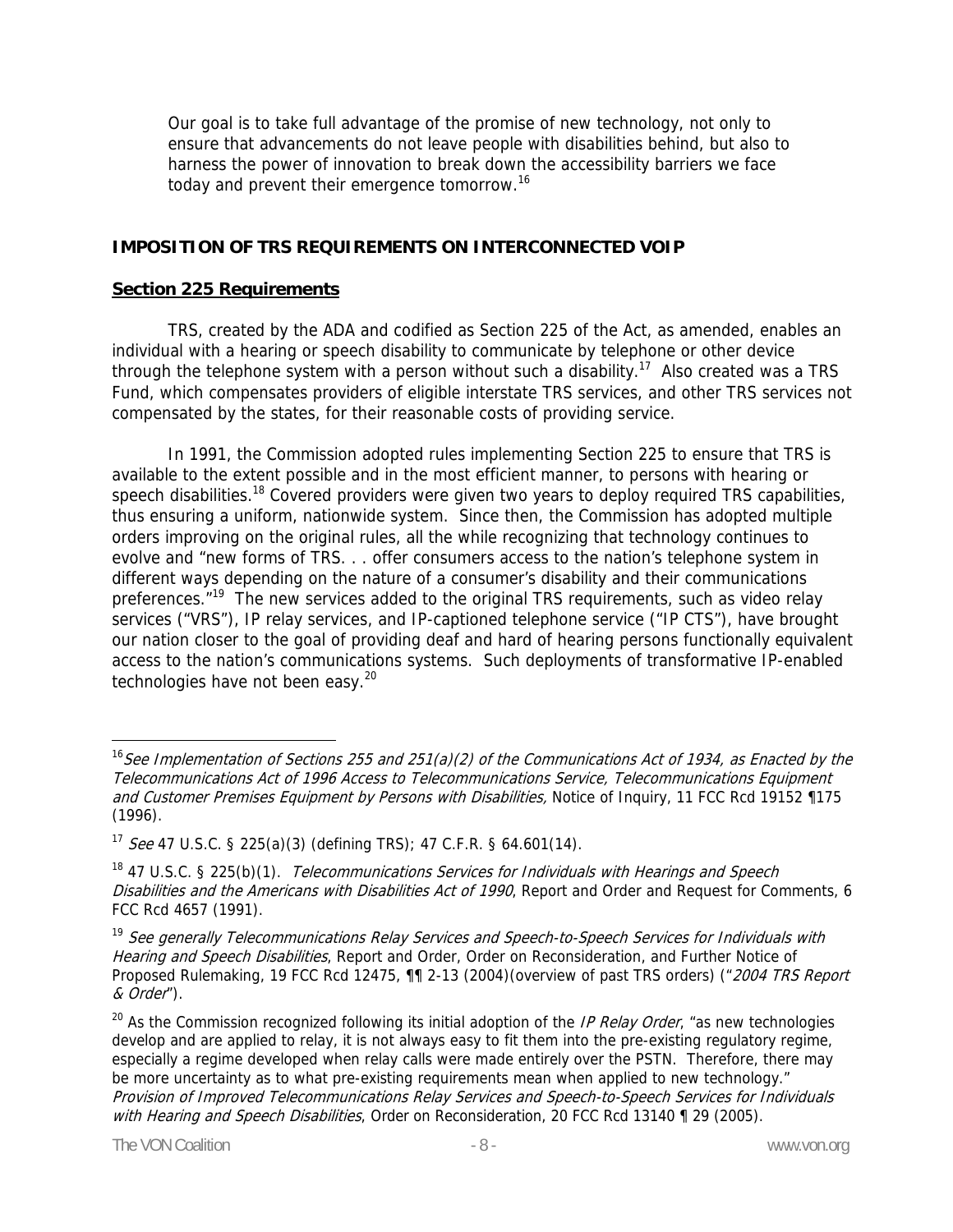## **VoIP Innovation of TRS**

As the Commission has stated, Congress imposed obligations to "offer TRS to, in effect, remedy the discriminatory effects of a telephone system inaccessible to persons with disabilities."21 As the nation transitions to IP-based communications, technologies and innovations like VoIP can help transcend some of the discriminatory effects of the telephone system that TRS was designed to overcome. In fact, VRS and IP Relay services are now often built upon VoIP protocols, utilizing some of the same functionality available in many VoIP services.

Although AT&T debuted the first "Picture Phone" at the 1964 New York World's Fair, video calling across the PSTN never became widespread. Now, however, VoIP protocols (SIP, H.323 and others) can allow services to combine voice and video to allow people with disabilities to communicate using video and sign language. Some Interconnected VoIP providers like Packet8 deliver high-quality, full-motion video and clear, delay-free audio over broadband. Internet connections also allow parties using American Sign Language to converse without operators. Likewise, video relay services have surfaced across the nation, allowing hard-of-hearing, deaf, or speech impaired people to call anyone they want and communicate naturally. Cost is no longer a barrier. Some VoIP providers make their VoIP-enabled video calling software available for download for free on the Internet; the only end-user cost may be an inexpensive video camera.

# **Extension of TRS Contribution Requirements to Interconnected VoIP**

On July 20, 2006, the Commission released a *Further Notice of Proposed Rulemaking* to address a broad range of issues concerning the compensation of providers of telecommunications relay services from the Interstate TRS Fund. $^{22}$  The VON Coalition supports the Commission's decision to examine its existing methodology for compensating TRS providers. As the record shows, most providers agree that the existing cost recovery methodology is inadequate in many respects, and that a new reimbursement regime is warranted. $^{23}$ 

The VON Coalition is not fundamentally opposed to an appropriate federal TRS assessment for Interconnected VoIP providers. We are concerned, however, that the Commission appears to be moving forward to assess Interconnected VoIP providers and consumers without first making necessary reforms to the TRS Fund. In addition, the record does not show that the introduction of Interconnected VoIP services has had any adverse financial impact on the TRS Fund. Given the existing problems with the TRS Fund and its projected surplus, the VON Coalition requests that the Commission first resolve existing problems before asking VoIP consumers to begin contributing to the TRS Fund.

 $21$  2004 TRS Report & Order, 19 FCC Rcd at 12543, ¶ 179.

<sup>&</sup>lt;sup>22</sup> See generally 2004 TRS Report & Order  $\P$ ] 3-8 (2004).

<sup>&</sup>lt;sup>23</sup> NECA estimate of the TRS Fund's size for the period July 2007 through June 2008 anticipates that there will be a surplus of approximately \$45 million at the end of the current 2006-2007 funding year. See Letter from John Ricker, Director, Universal Service Program Support, NECA, to Marlene H. Dortch, Secretary, FCC re: TRS Fund Administration, at 21 (May 1, 2007) ("2007 TRS Fund Estimate").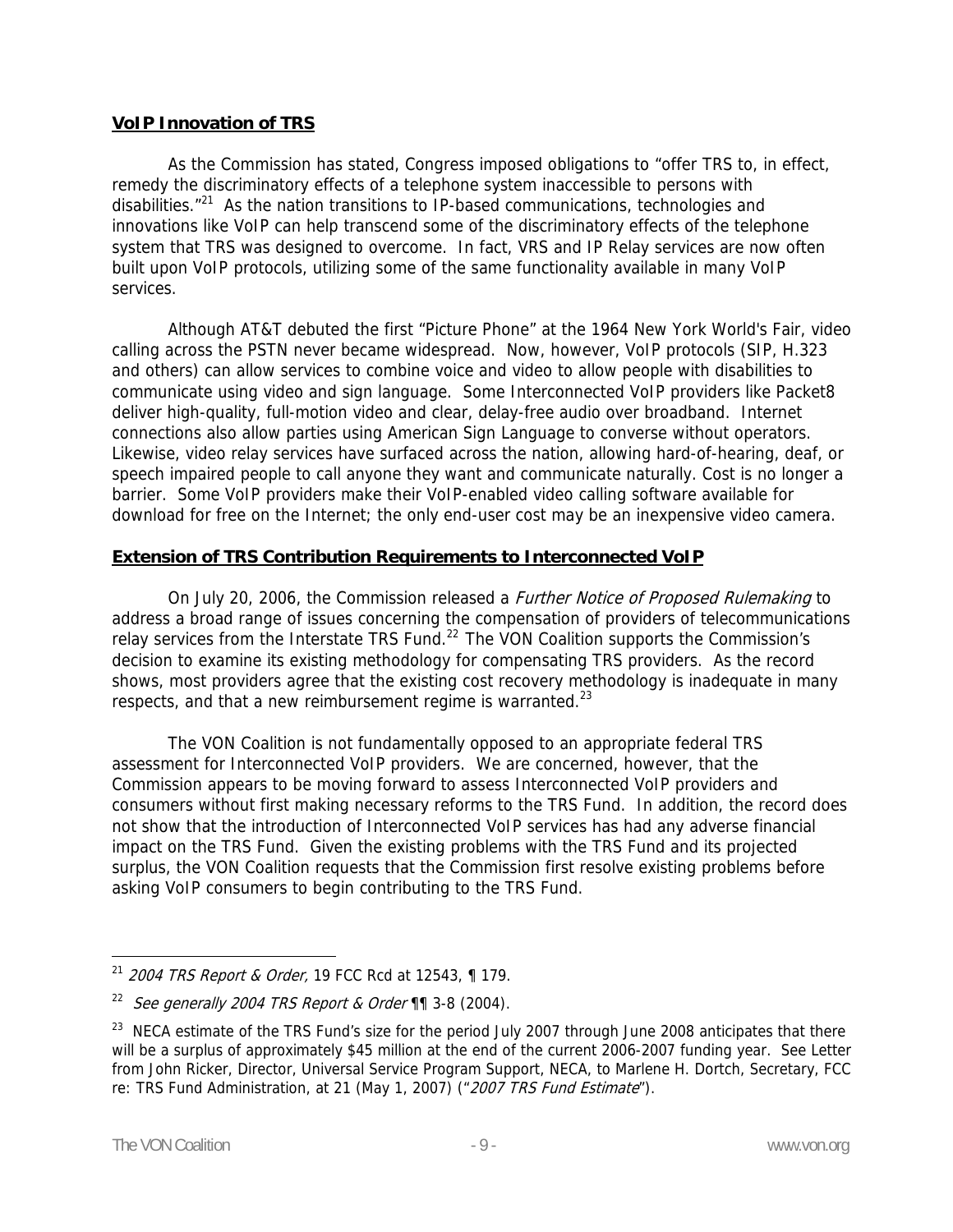To the extent that the Commission finds that TRS contributions by Interconnected VoIP providers are necessary and appropriate at this time, the VON Coalition urges the Commission to assess TRS contributions, like USF contributions and any regulatory fee obligations, pursuant to a numbers-based system (based on an Interconnected VoIP provider's actual in-use numbers), rather than a revenue-based methodology. Also, the Commission should provide a reasonable timeframe for TRS contribution implementation ensuring that providers are able to implement necessary back office changes to calculate and assess the appropriate contribution amount.

## **Extension of Abbreviated TRS Dialing to Interconnected VoIP**

 The VON Coalition recognizes the utility of being able to dial 711 nationwide to access TRS. Such a functionality makes TRS much more accessible in our mobile society. When the Commission adopted its 711 Abbreviated Dialing Order, it permitted covered entities to "select the most economical and efficient means of implementing 711 access, based on their network architecture.<sup>"24</sup> The VON Coalition requests that the Commission provide the same technical and operational flexibility to Interconnected VoIP providers if it extends 711 dialing rules to them. This will permit Interconnected VoIP providers to choose solutions necessary to prepare for 711 access.

Also, the Commission should provide Interconnected VoIP providers a similarly equitable and just one-year time period for implementation as it did for others in the 711 Abbreviated Dialing Order. Such a transition period will help ensure that providers can successfully meet the requirements. If the Commission proceeds with extending any 711 abbreviated dialing requirements to Interconnected VoIP providers in a reasonable manner, Interconnected VoIP providers will be able to minimize operational concerns as the Commission successfully fulfills the goal of nationwide access to TRS.

#### **CONCLUSION**

For the foregoing reasons, the VON Coalition respectfully requests the Commission to refrain from imposing Section 225 and Section 255 regulations on Interconnected VoIP services and devices at this time or, alternatively, to narrowly regulate such services and equipment as described herein while providing the industry with equitable and reasonable transition timeframes to comply with such new mandates.

Sincerely,

\_\_\_/s/ Staci L. Pies\_\_\_ **The VON Coalition**

Staci L. Pies President

<sup>&</sup>lt;sup>24</sup> The Use of N11 Codes and Other Abbreviated Dialing Arrangements, Second Report and Order, 15 FCC Rcd 15188, ¶ 22 (2000).